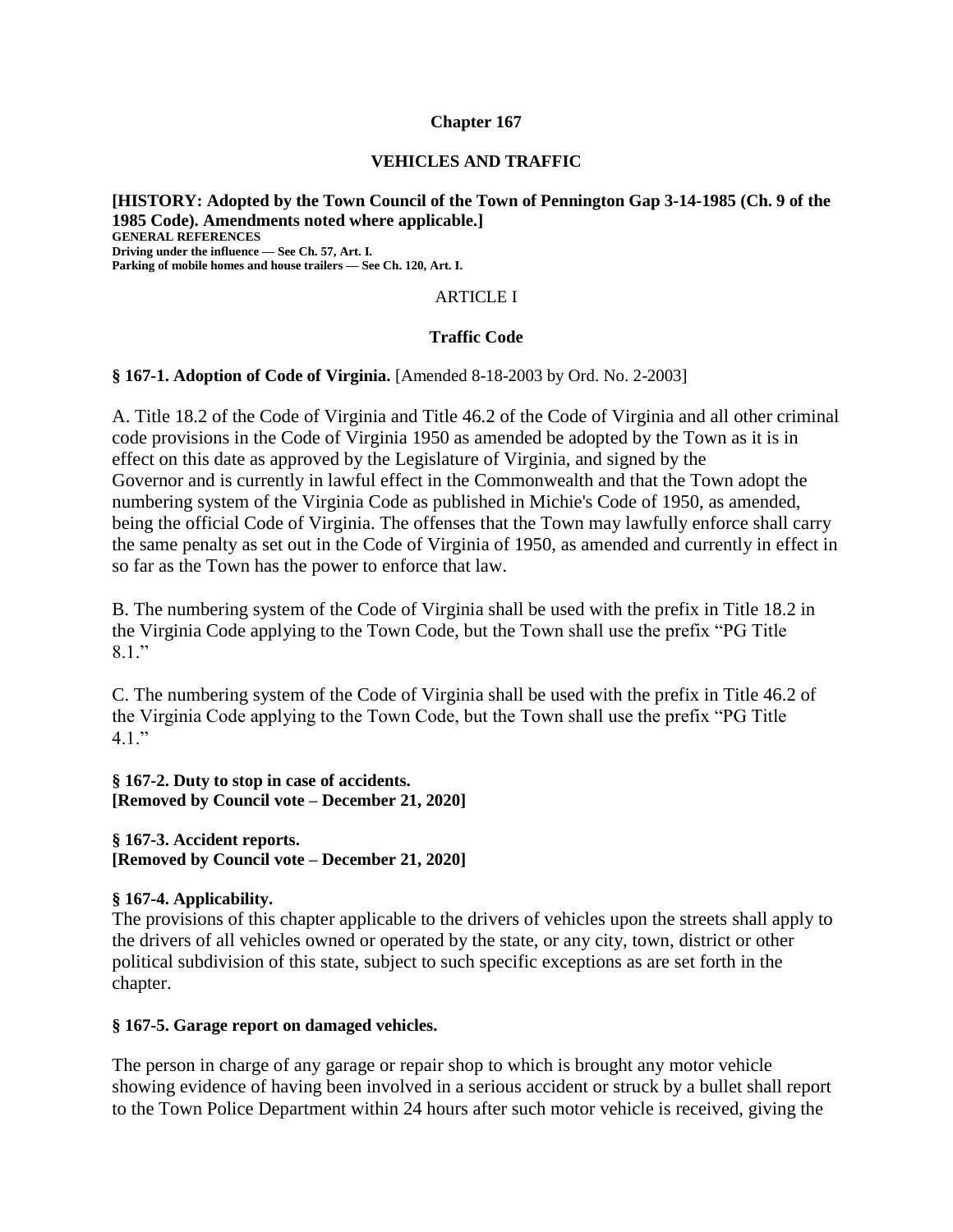engine number registration number, and the name and address of the owner or operator of such vehicle, if known.

## **§ 167-6. Violations and penalties.**

A. It shall be unlawful and constitute a misdemeanor for any person to violate any of the provisions of this article.

B. Every person convicted of a misdemeanor of a violation of any of the provisions of this article for which no other penalty is provided shall, for a first conviction thereof, be guilty of a Class 4 misdemeanor and subject to a fine of not more than \$250; for a second such conviction within one year such person shall be guilty of a Class 3 misdemeanor and subject to a fine of not more than \$500; for a third or subsequent conviction within one year such person shall be guilty of a Class 1 misdemeanor and subject to confinement in jail for not more than 12 months and a fine of not more than \$2,500, either or both.

C. All fines imposed for a violation of this article shall be paid into the Town Treasury.

**§ 167-7. Reckless driving. [Removed by Council vote – December 21, 2020]**

**§ 167-8. Speed limits; reckless driving violations. [Removed by Council vote – December 21, 2020]**

**§ 167-9. Stopping vehicles by police officers. [Removed by Council vote – December 21, 2020]**

## ARTICLE II

**Standing and Parking § 167-10. Standing and parking restrictions. [Amended by Council vote – December 21, 2020]**

A. No person shall stop, stand or park a vehicle in any of the following places:

- (1) On a sidewalk;
- (2) In front of a public or private driveway;
- (3) Within 15 feet of a fire hydrant in either direction;

(4) On a crosswalk;

- (5) Within 20 feet of a cross or an intersection;
- (6) On the roadway side of any vehicle stopped or parked at the edge or curb of a street;
- (7) For a period longer than 10 minutes in front of the Post Office;
- (8) In any area designated as a non-parking zone, with proper signs or designated in yellow;

(9) In any alleys in such a manner or under such conditions as to impede traffic moving through the alley;

(10) A. On any street or alley or fire lane for the purpose of washing, greasing or repairing such vehicle, except in case of an emergency;

B. In areas designated by white lines vehicles shall be parked or stopped within the white lines.

C. All parking in Town corporation limits shall be directional with flow of traffic.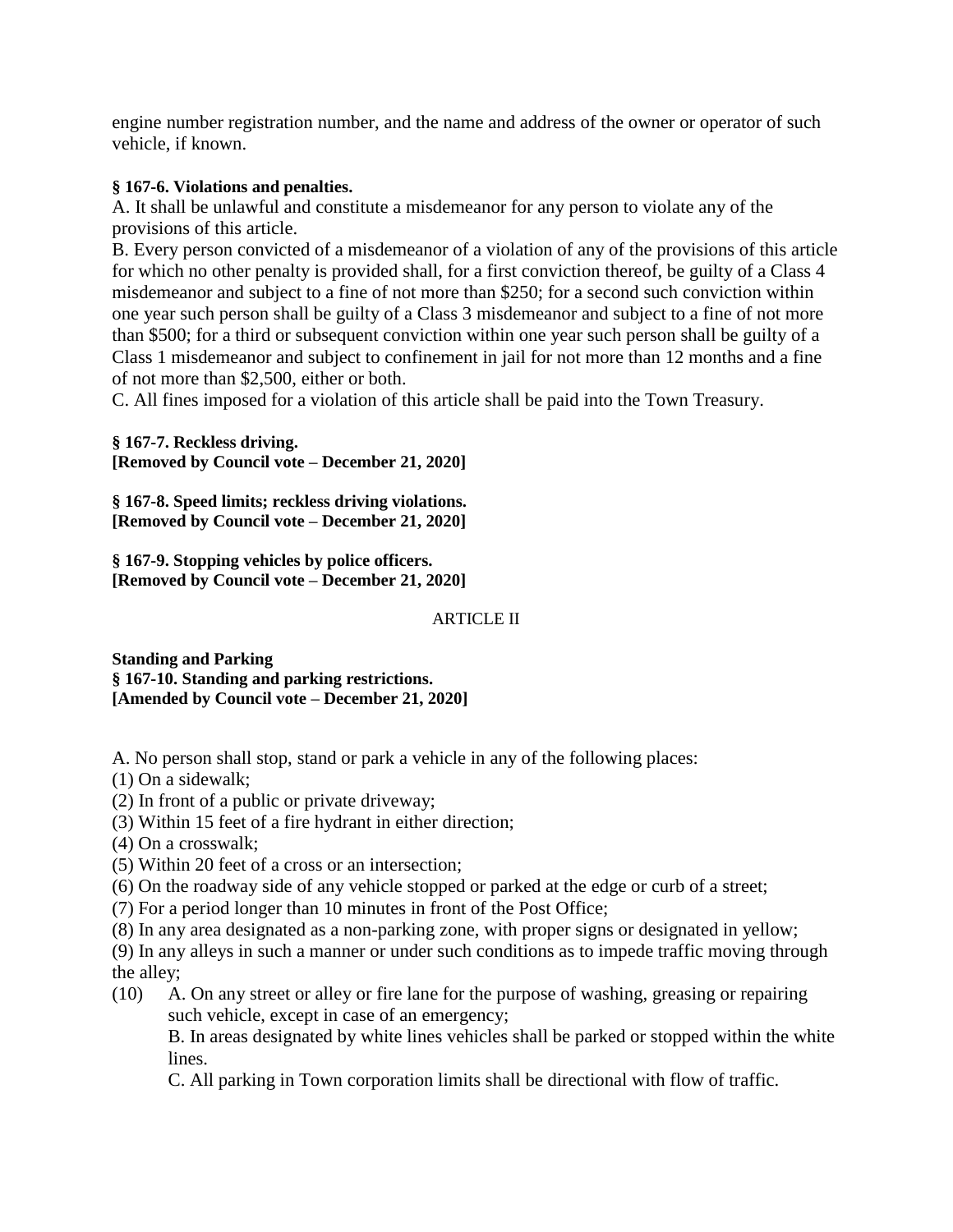D. Every person convicted of the violation of any provision of this section shall be punished by a fine of not less than \$5 nor more than \$50. [Amended 2-2-1953] (11) No parking in handicap zone unless there is a visible handicap tag or placard.

## ARTICLE III

## **Parking Zones in Central Business District**

## **§ 167-11. Parking in two-hour zone.** [Amended 1-21-1985]

No person shall park a vehicle during the hours of 8:30 a.m. through 5:30 p.m., Monday through Saturday, within any block for more than two consecutive hours in blocks which have two-hour parking limits designated by official signs posted on that block or a portion thereof within the Central Business District.

## **§ 167-12. Parking in eight-hour zone.** [Amended 1-21-1985]

No person shall park a vehicle during the hours of 8:30 a.m. through 5:30 p.m., Monday through Saturday, within any block for more than eight consecutive hours in blocks which have eighthour parking limits designated by official signs posted on that block or portion thereof within the Central Business District

**§ 167-13. Removal of chalk mark prohibited.** [Amended 1-21-1985] **[Removed by Council vote – December 21, 2020]**

**§ 167-14. Parking violation penalties. [Amended 1-21-1985] Penalties for parking violations in the Central Business District shall be set by Council. [Amended by Council vote-December 21, 2020]**

## **Speed-Measuring Devices**

# **§ 167-15. Checking on speed with electrical devices.** [Amended 11-17-1977]

The speed of any motor vehicle may be checked by the use of radio microwaves or other electrical device. The results of such checks shall be accepted as prima facie evidence of the speed of such motor vehicle in any court or legal proceeding where the speed of the motor vehicle is at issue.

## **§ 167-16. Certificate as to accuracy of device.** [Amended 11-17-1977]

In any court or legal proceedings in which any question arises about the calibration or accuracy of any radio microwave or other electrical device used to check the speed of any motor vehicle, a certificate, executed and signed by the officers calibrating or testing such device for its accuracy, and stating the time of such test, type of test and results of testing when such certificate is accompanied by a certificate, or a true copy thereof, showing the calibration or accuracy of the speedometer of any vehicle employed in calibrating or testing such device, and when and by whom such speedometer calibration was made, shall be admissible when attested by one such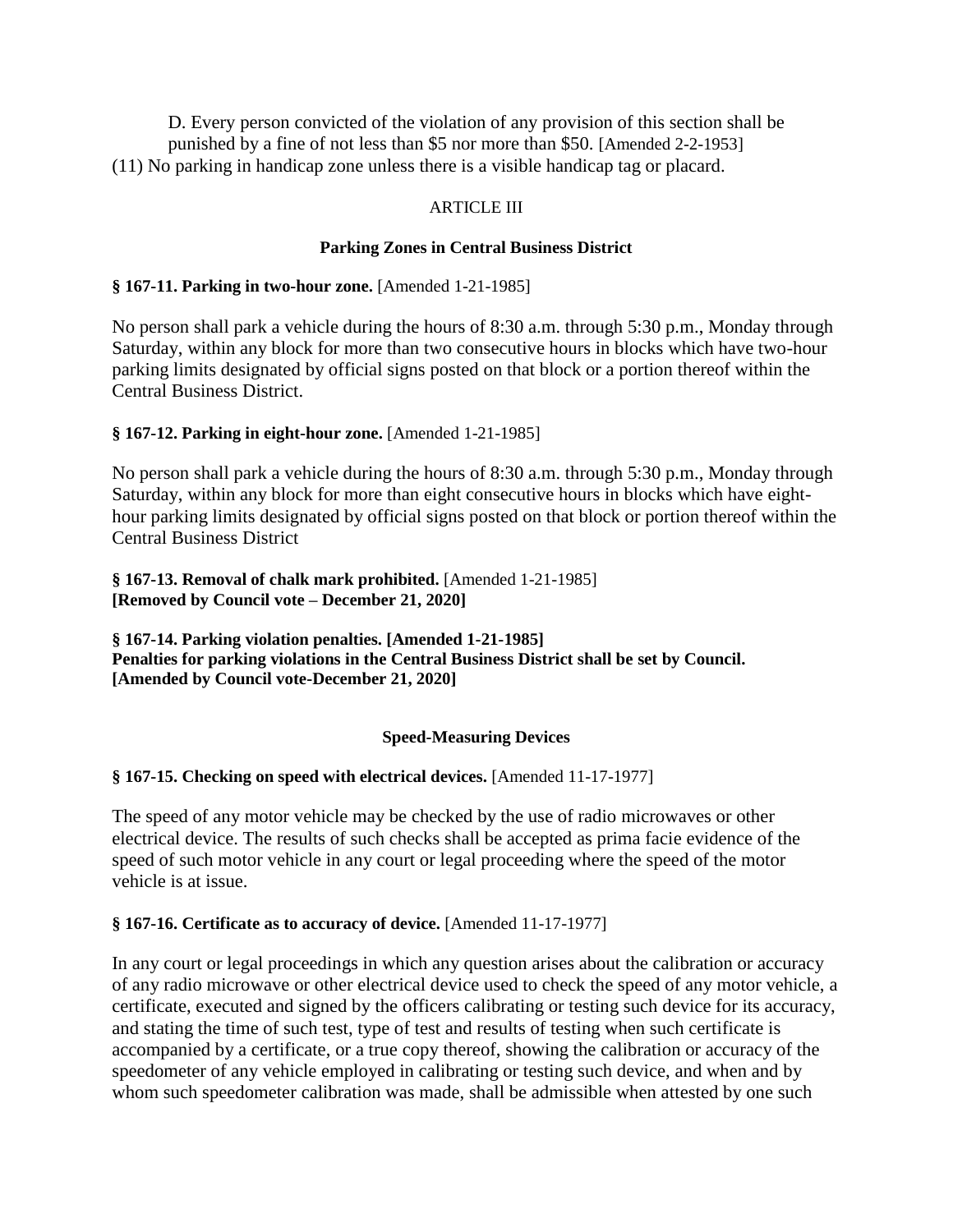officer who executed and signed it as evidence of the facts therein stated and the results of such testing.

#### **§ 167-17. Arrest without warrant.**

- A. The driver of any such motor vehicle may be arrested without a warrant under this article, provided the arresting officer is in uniform and displays his badge of authority; provided that such officer has observed the registration of the speed of such motor vehicle by the radio microwaves or other electrical device, or has received a radio message from the officer who observed the speed of the motor vehicle registered by the radio microwaves or other electrical device; provided in case of an arrest based on such a message that such radio message has been dispatched immediately after the speed of the motor vehicle was registered and furnished the license number or other positive identification of the vehicle and the registered speed to the arresting officer. [Amended 11-17-1977]
- B. Nothing herein shall affect the powers of cities or towns to adopt and use such radio microwaves or other electrical devices to measure speed.

## **§ 167-18. Signs indicating electrical device.**

Signs to indicate the level rate of speed and that the speed of motor vehicles may be measured by radio microwaves or other electrical devices shall be placed at or near the state boundary on those interstate and primary highways which connect the state to other jurisdictions at such locations as the State Highway Commissioner, in his discretion, may select. There shall be a prima facie presumption that such signs were in place at the time of the commission of the offense of exceeding the legal rate of speed, and a certificate by the State Highway Commissioner as to the placing of such signs shall be admissible in evidence to support or rebut the presumption. Such legal rate of speed and notice of measurement of speed by radio microwaves or other electrical devices may be posted on different signs and need not be posted on the same sign.

## ARTICLE V

#### **Motor Vehicle License Tax [Amended 6-16-1980; 6-17-1985; 6-15-1987]**

## **§ 167-19. Imposition; exception.**

A. There is hereby imposed by the Town Council of Pennington Gap, Virginia a license tax upon each and every motor vehicle, which is normally garaged, stored, or parked in the

Town of Pennington Gap, Virginia, except as herein otherwise specifically provided.

B. For purposes of this article "motor vehicle" includes, but is not limited to, every automobile, truck, motorcycle, moped, motor scooter, trail bike or like or similar vehicle normally garaged, stored, or parked within the Town.

C. The provisions of this article shall not apply to tractors, road rollers and road machinery used for highway purposes, tractor engines, locomotive engines, electric cars running on rails, motor vehicles owned by the state or by any political subdivision of the state or by the United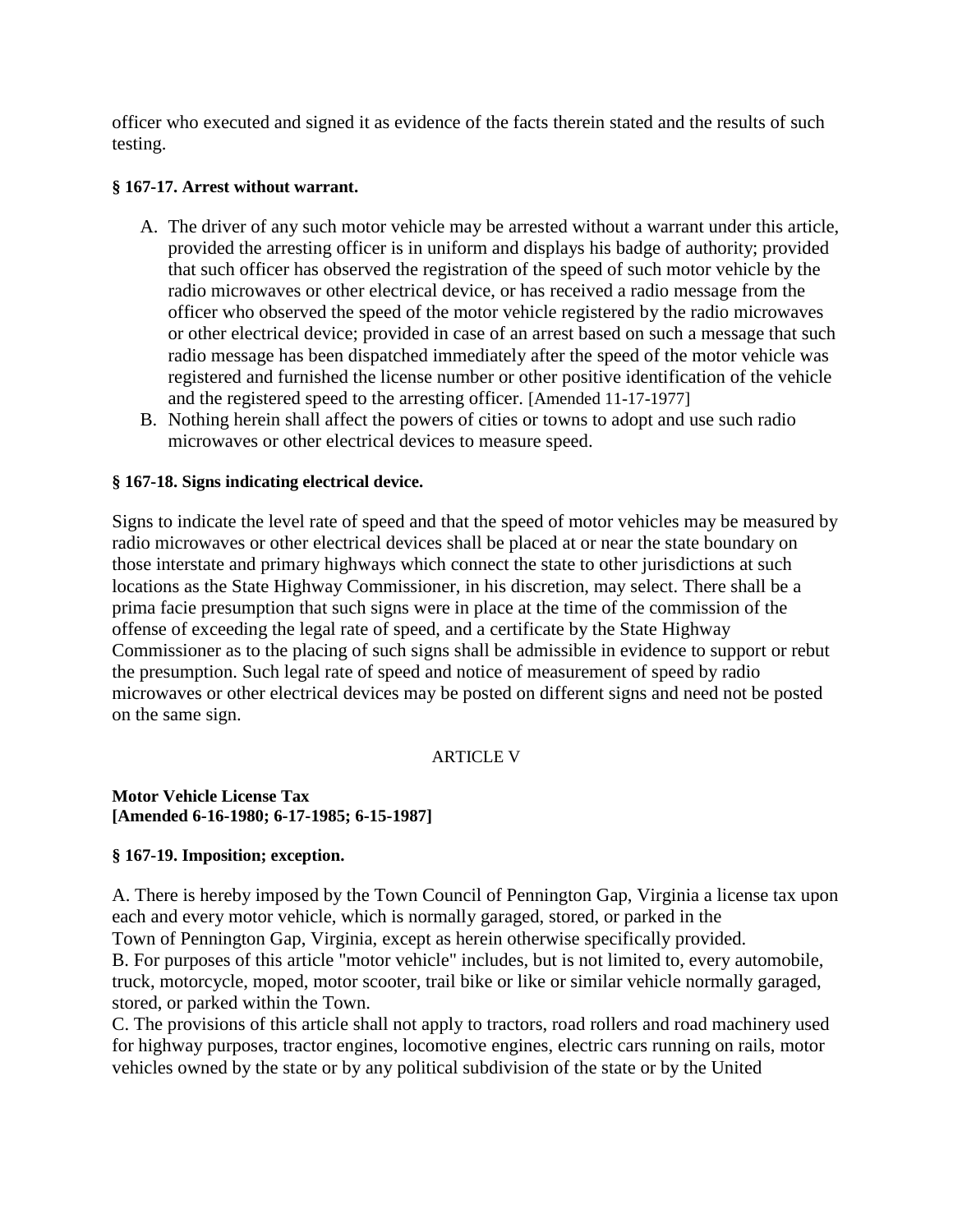States government, or vehicles held for sale in the ordinary course of business by any manufacturer or dealer.

## **§ 167-20. Application for and issuance of licenses. [Removed by Council vote – December 21, 2020]**

## **§ 167-21. Disposition of fees; record of licenses issued.**

The Clerk shall collect all such license fees. These fees shall be credited to the General Fund of the Town and deposited by the Clerk in the same manner as that prescribed for other Town monies. The Clerk shall keep and maintain a record of all motor vehicle licenses issued.

## **§ 167-22. License fees; proration.**

A. The annual license fees for motor vehicles to which this article is applicable shall be set from time to time by the Town Council for:

(1) Motor vehicles, individually or jointly owned.

(2) Motorcycles, motor scooters or vehicles of like design, individually or jointly owned.

B. Whenever a license is issued for a motor vehicle newly purchased or owned by a new resident or residents moving into or becoming new residents, after November 30, of each calendar year, then the license fee for each vehicle shall be as set from time to time by the

Town Council for the remainder of the license year, until the month of May of the following year.

# **§ 167-23. Exception for disabled veterans.**

Disabled veterans who qualify for waiver of state vehicle registration fees under § 46.1-149.1, Code of Virginia, are entitled to waiver of the Town license tax for one motor vehicle owned and used personally by such veteran. Eligible veterans must submit proof of state qualification when making application for a Town motor vehicle license. Waiver of the license tax in no way affects the other provision of the article.

# **§ 167-24. License not to be issued until personal property taxes on vehicle paid.**

No motor vehicle, taxable under the provisions of this article, shall be licensed unless and until the applicant or applicants for such license shall have produced satisfactory evidence that all personal property taxes upon the motor vehicle, to be licensed, which personal taxes have been assessed or are assessable against such applicant or applicants, have been paid and unless and until the applicant or applicants shall have produced satisfactory evidence that any delinquent motor vehicle and/or personal property taxes owning for any tax year, the collection of which is not barred by the five-year statute of limitations, have been paid, which have been properly assessed or are accessible against the applicant or applicants by the Town. For purposes of this section the terms "motor vehicle" and "vehicle" include, but are not limited to, all wheeled motor vehicles, such as automobiles, trucks, motorcycles, mopeds, motor scooters, trail bikes, or like or similar vehicles.

## **§ 167-25. Duration of license. [Removed by Council vote – December 21, 2020]**